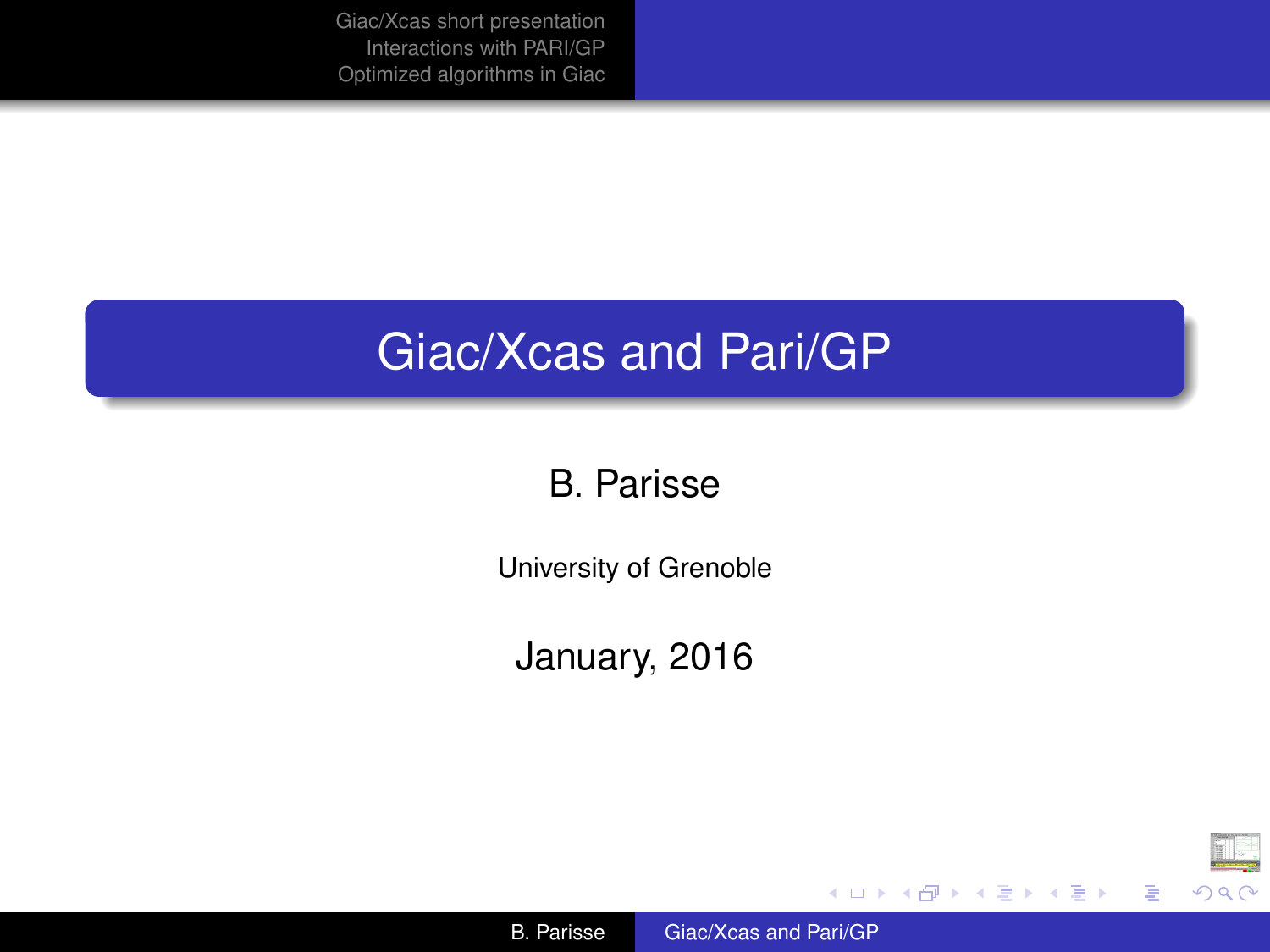## **Outline**

- **Giac/Xcas short presentation**
- <sup>2</sup> Pari/GP interaction
- Optimized algorithms in Giac

B

イロメ イ押 メイヨメ イヨメ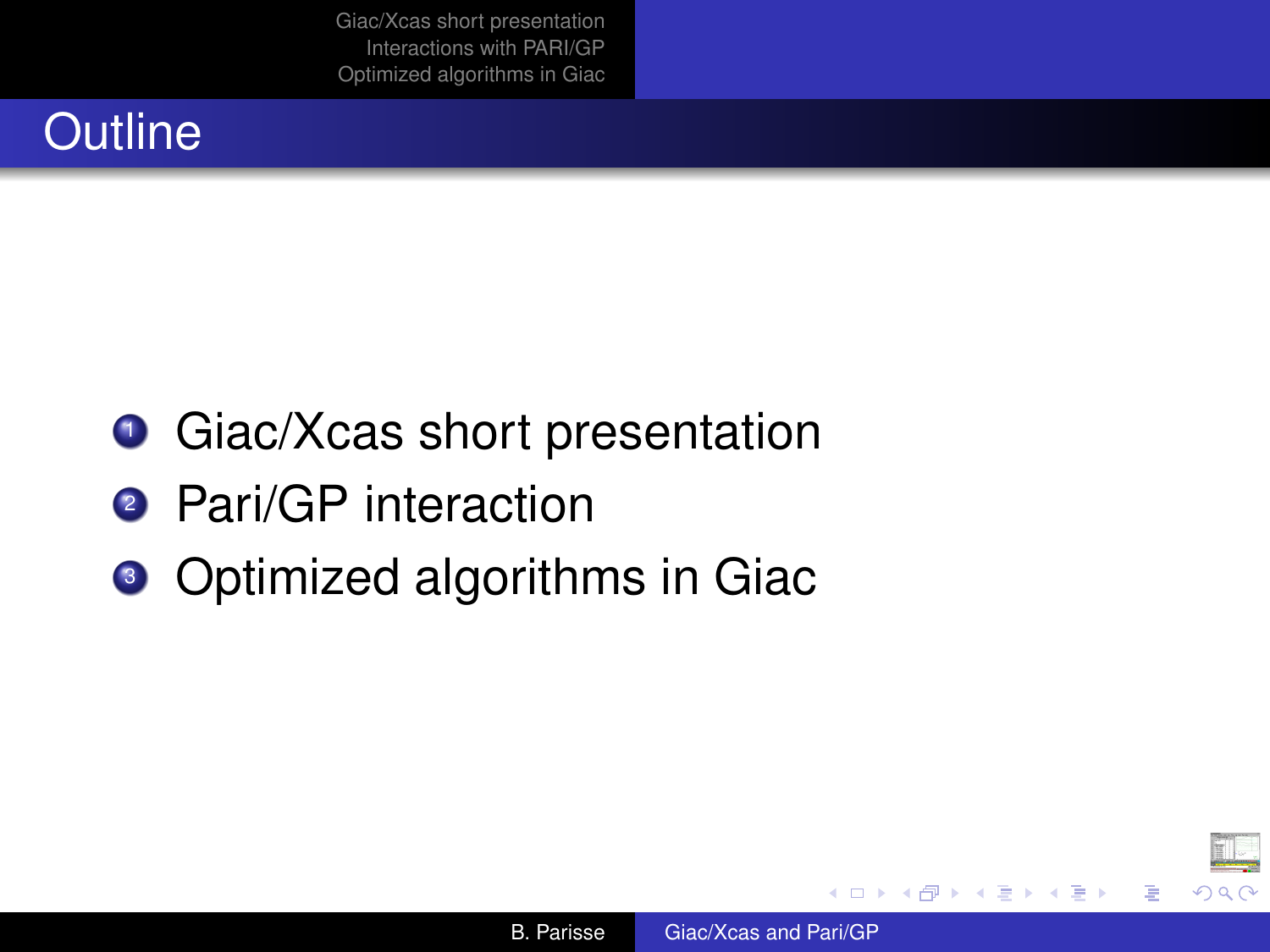#### <span id="page-2-0"></span>Giac vs Xcas

- Giac/Xcas is a **general purpose** symbolic algebra software: sin(*x*) is left as is, not converted to a series.
- Giac is an open-source C++ library (GPL3). It can optionally be linked to libraries like NTL, Pari, GSL, Lapack.
- Xcas is the "native" GUI interface, icas is the commandline interface, both provide access to PARI functions (in other words, Xcas is to Giac what PARI is to GP)
- Xcas is also available in your browser (w/o PARI) www-fourier.ujf-grenoble.fr/˜parisse/xcas.html Works everywhere (smartphone, tablet) without install, once downloaded, no server/Internet required, computations are done locally. Performance penalty 2 to 7.



K ロ ⊁ K 何 ≯ K ヨ ⊁ K ヨ ⊁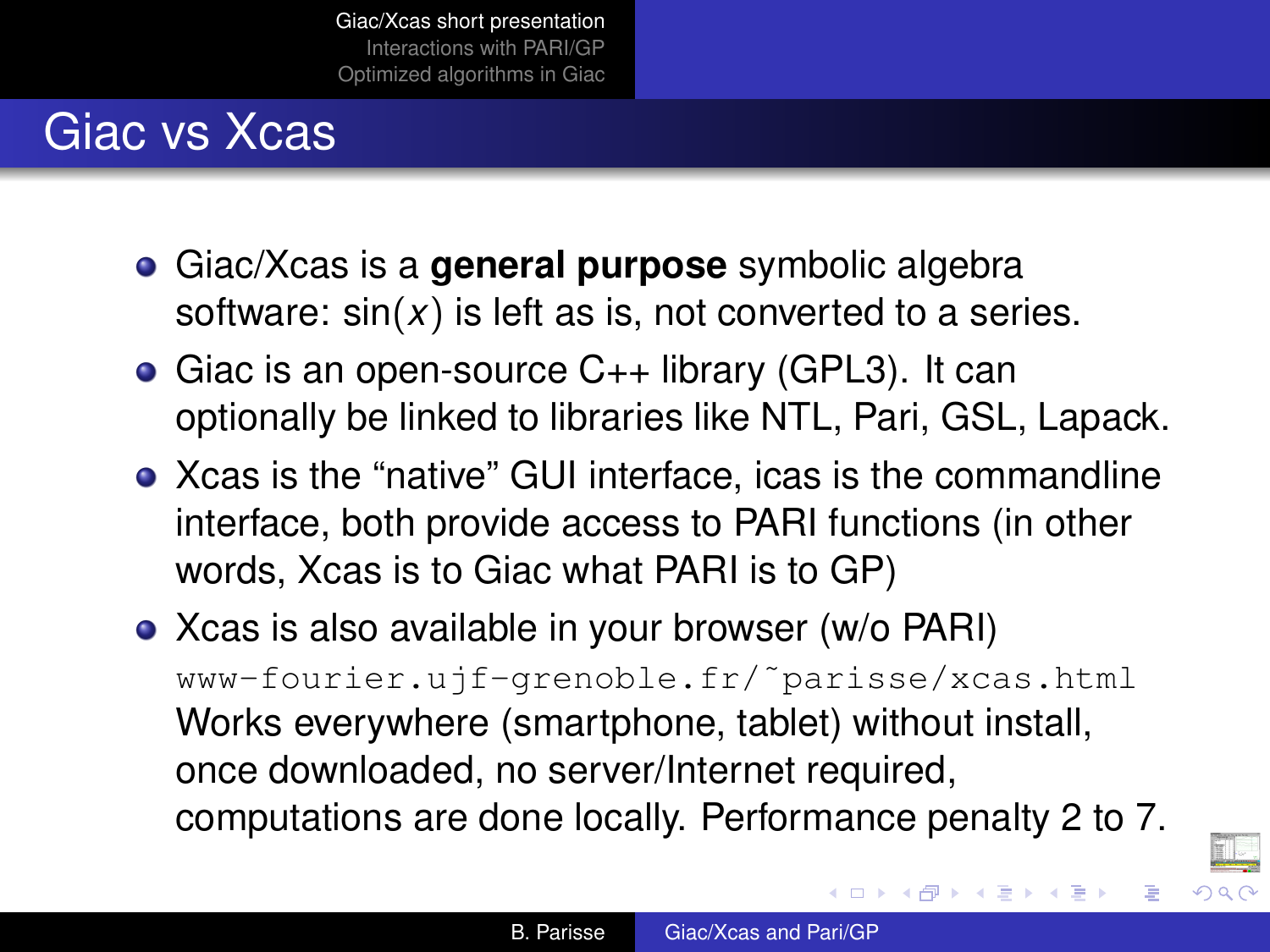## **Interfaces**

- Giac has interfaces for Java (JNI), Python (giacpy) and Javascript (compiled by emscripten)
- **•** Giac is used by projects like Geogebra, the HP Prime calculator, ported to the TI nspire calculator, and used by some apps (Xcas Pad, PocketCAS, CAS Calc P11),
- public SVN access via Geogebra

dev.geogebra.org/trac/browser/trunk/geogebra/giac/

• The javascript version can be used to build interactive HTML output from  $ET$  $F$ X source files with the hevea compiler. Available from the share directory of the giac archive or

```
www-fourier.ujf-grenoble.fr/˜parisse/emgiac.tgz
```


イロメ イ押 メイヨメ イヨメ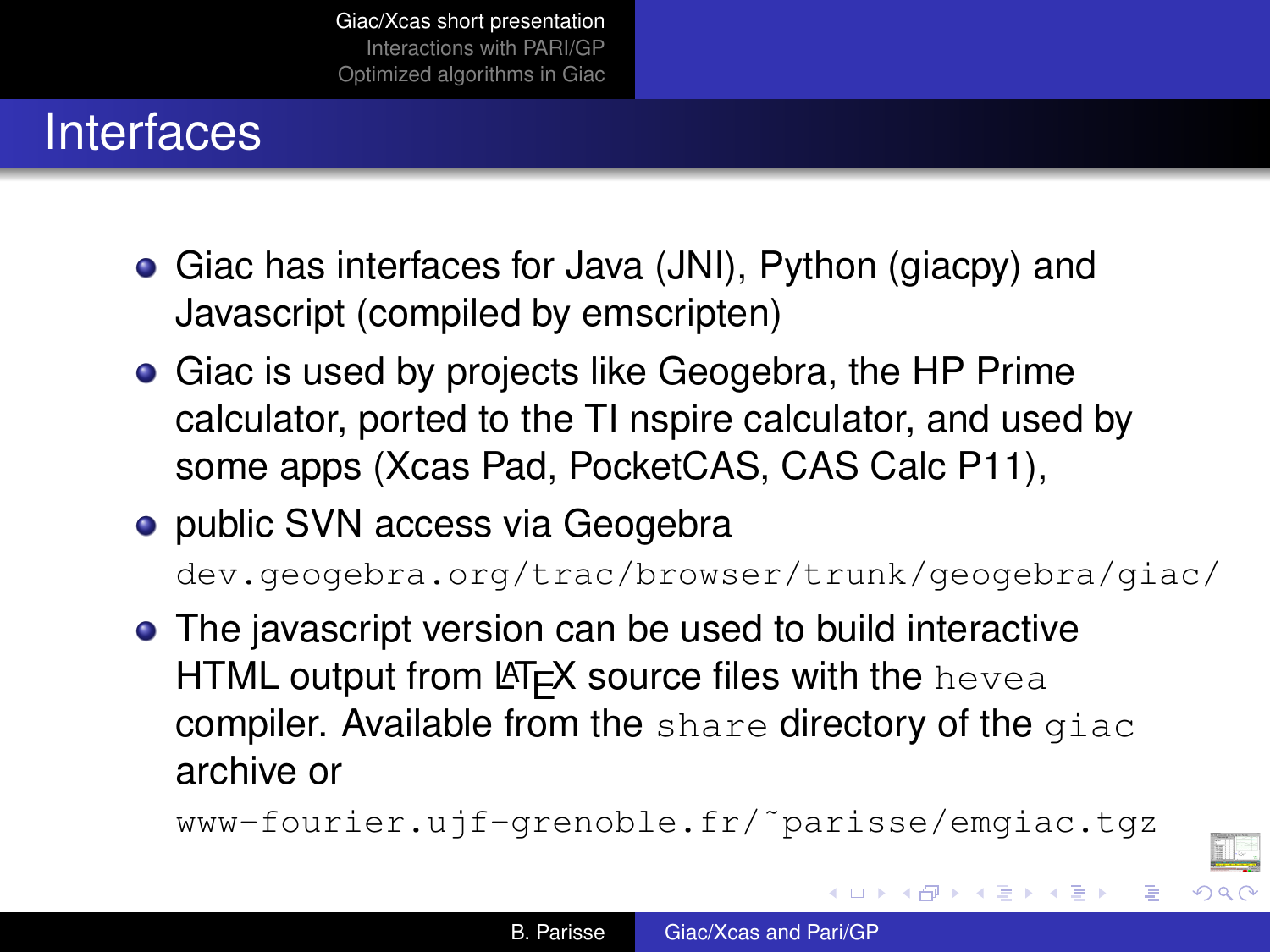## <span id="page-4-0"></span>Implicit calls of PARI inside Giac

- Ducos multivariate resultant algorithm
- Approx. univariate factorization for large degree and coefficients, for example katsura8 rational univariate representation
- Univariate factorization if there are many modular factors that recombine over  $\mathbb Z$  and NTL is not available
- Number field factorization and computation of galois conjugates
- Integer primality certification,
- **•** Integer factorization if the number has ECM-range factors and is too large for giac own quadratic sieve implementations.

K ロ ⊁ K 何 ≯ K ヨ ⊁ K ヨ ⊁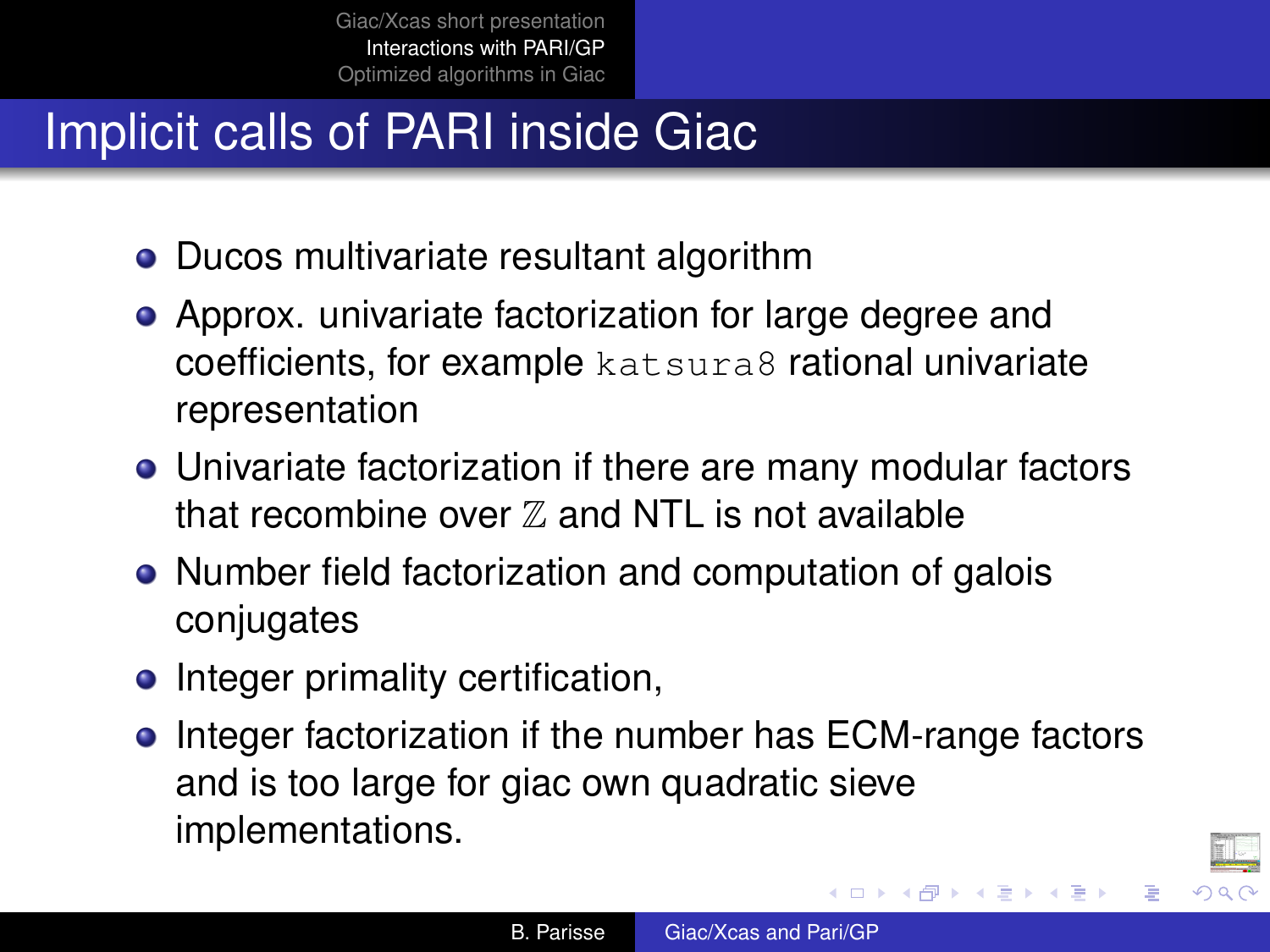## <span id="page-5-0"></span>Explicit calls of PARI inside Giac

- pari() exports all PARI commandnames like Giac/Xcas user commands.
- $\bullet$  if a commandname is the same as a native Giac command, add a pari\_ prefix
- **C++ converters** gen2GEN and GEN2gen (pari.cc source file)

ă

イロメ イ押 メイヨメ イヨメ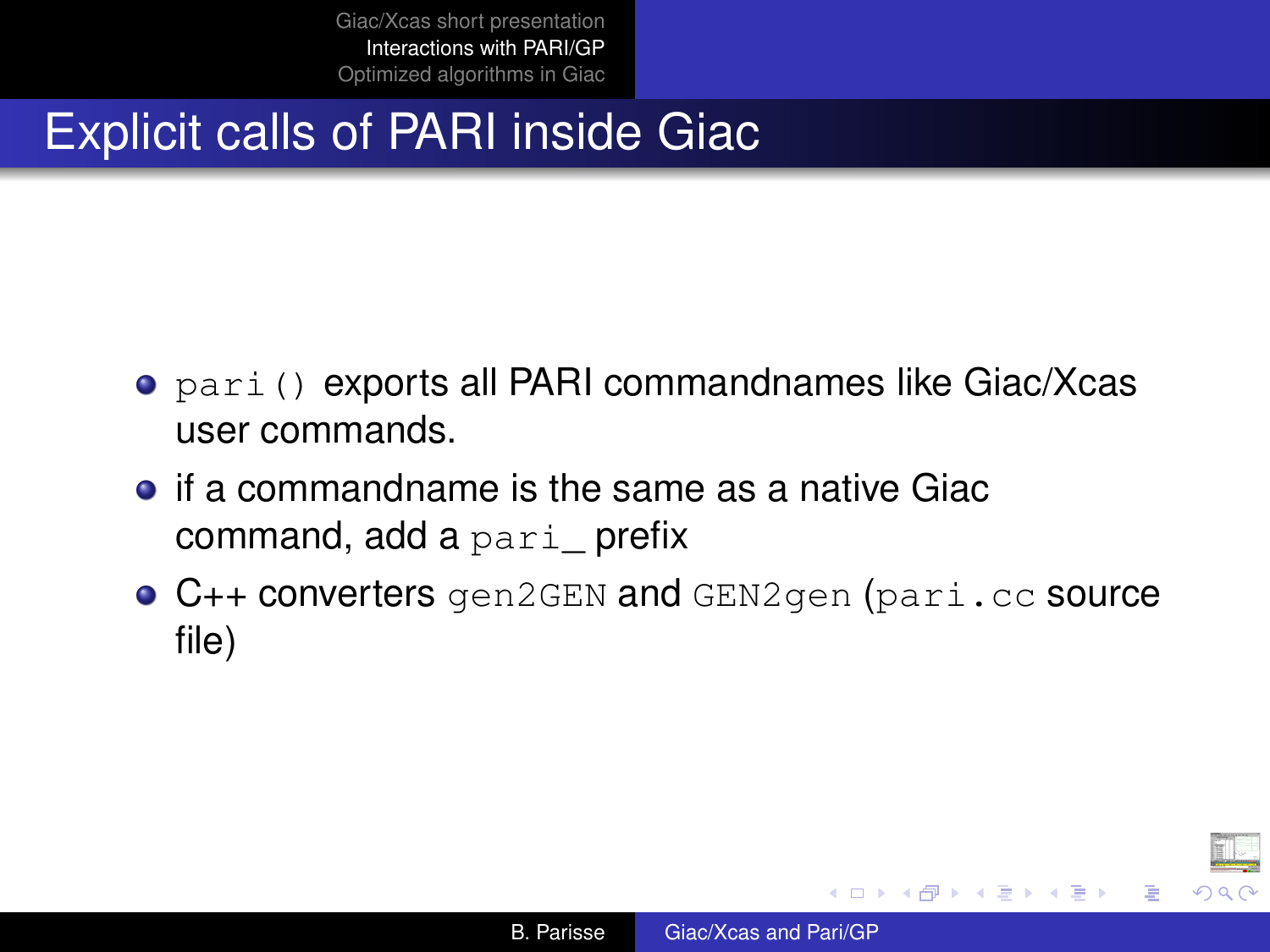## Limitations of PARI/GP inside Giac

- Some of these limitations might be removed with the help of PARI experts!
- Mutex protection: only one thread can access to PARI at the same time
- Memory : PARI stack initialization is done once. The stack can not be increased from Giac with allocatemem (segfault). Default 64M, might be overriden at initialization by export PARI SIZE=
- Some objects (e.g. multivariate polynomials) are converted using strings (inefficient, problems with variable ordering)
- $\bullet$  I have compiled a javascript version of libpari.a, www-fourier.ujf-grenoble.fr/˜parisse/parixcas.html but there are many bugs... Working matdet, pari\_factor, expm1... Not working Ingamma, fibon[ac](#page-5-0)c[i..](#page-7-0)[.](#page-5-0)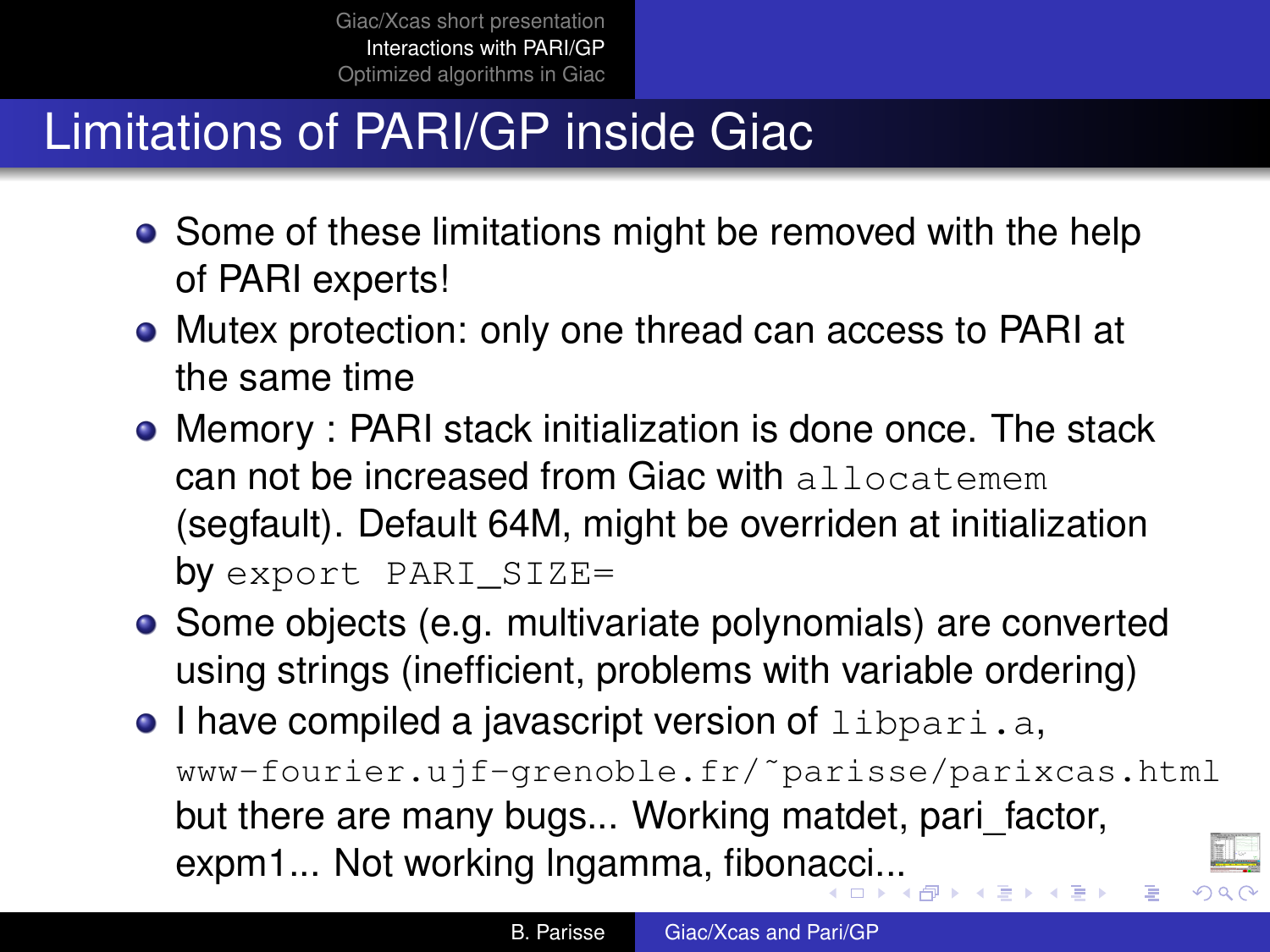# <span id="page-7-0"></span>Multivariate polynomials in Giac

- Multivariate polynomials are represented as sparse, distributed (unlike recursive in PARI/GP).
- Fast multiplication :  $n:=20$ ;  $f:=(1+x+y+z+t)^{-n+1}$ ; normal  $(g:=f*(f+1))$ ; giac 0.66s / gp 7.4s
- $\bullet$  Fast GCD modular algorithm for coefficients in  $\mathbb Z$ , also available for coefficients in algebraic extensions of Q
- Fast multivariate factorization (speed comparable to recent versions of Maple)  $factor(q)$  giac 6.7s
- Fast Gröbner basis f4 algorithm (revlex order and double revlex for elimination), fast rational univariate representation. Most of the time (much) faster than Singular (e.g. cyclic9 5mn, cyclic10 14h), over  $\mathbb O$  the modular algorithm speed is comparable to magma or mgb.



K ロ ⊁ K 伊 ⊁ K ヨ ⊁ K ヨ